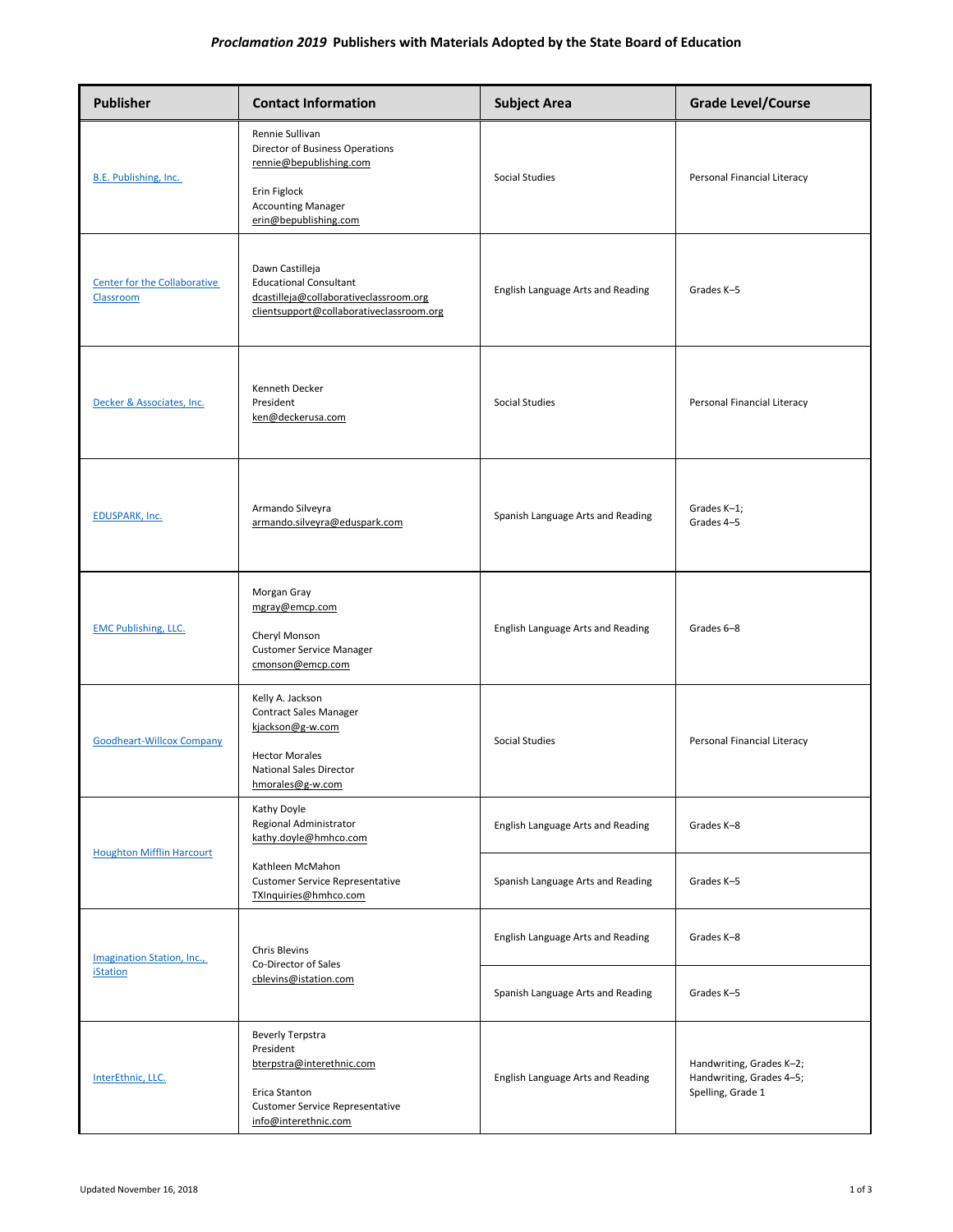## *Proclamation 2019* **Publishers with Materials Adopted by the State Board of Education**

| <b>Publisher</b>                                                 | <b>Contact Information</b>                                                                                                                                 | <b>Subject Area</b>               | <b>Grade Level/Course</b>              |
|------------------------------------------------------------------|------------------------------------------------------------------------------------------------------------------------------------------------------------|-----------------------------------|----------------------------------------|
| Learning A-Z, LLC.                                               | Lori Todd<br>Sales Director<br>lori.todd@learninga-z.com<br>John Hannan<br><b>Customer Service Manager</b><br>John.Hannan@learninga-z.com                  | English Language Arts and Reading | Grades K-5                             |
| <b>Learning Without Tears</b>                                    | Deb Green<br><b>Territory Manager</b><br>deb.green@lwtears.com                                                                                             | English Language Arts and Reading | Handwriting, Grades K-5                |
|                                                                  | Stephanie Ineh<br><b>Customer Care Manager</b><br>stephanie.ineh@lwtears.com                                                                               | Spanish Language Arts and Reading | Handwriting, Grades K-5                |
| <b>McGraw-Hill School Division</b>                               | mhetexas@mheducation.com                                                                                                                                   | English Language Arts and Reading | Grades K-8                             |
|                                                                  |                                                                                                                                                            | Spanish Language Arts and Reading | Grades K-5                             |
| Pearson Education, Inc.,<br>publishing as Prentice Hall          | Kate Huskinson<br>Manager, State Adoption Support<br>txadoption@pearson.com<br>Hannibal Holt<br><b>Major Accounts</b><br>texas@pearson.com                 | English Language Arts and Reading | Grades 6-8                             |
| Pearson Education, Inc.,<br>publishing as Scott Foresman         | Kate Huskinson<br>Manager, State Adoption Support<br>txadoption@pearson.com                                                                                | English Language Arts and Reading | Grades K-5                             |
|                                                                  | Hannibal Holt<br>Major Accounts<br>texas@pearson.com                                                                                                       | Spanish Language Arts and Reading | Grades K-5                             |
| <b>Perfection Learning</b><br>Corporation                        | Leah Ames<br>Regional Sales Manager<br>lames@perfectionlearning.com                                                                                        | English Language Arts and Reading | Grades 6-8;<br>Handwriting, Grades K-5 |
|                                                                  | Deb Kenkel<br><b>Customer Service Manager</b><br>dkenkel@perfectionlearning.com                                                                            | Spanish Language Arts and Reading | Handwriting, Grades K-5                |
| <b>StrongMind</b>                                                | Dan VanDusen<br>VP, Business Development<br>dan.vandusen@strongmind.com                                                                                    | English Language Arts and Reading | Grades 6-8                             |
| <b>The College Board</b>                                         | Travis Goodwin<br>Senior Director, Texas Sales<br>tgoodwin@collegeboard.org<br>Jason Locke<br>Senior Director, Program Delivery<br>jlocke@collegeboard.org | English Language Arts and Reading | Grades 6-8                             |
| The Curriculum Center for<br><b>Family and Consumer Sciences</b> | <b>Becky Martinez</b><br><b>Business Coordinator</b><br>becky.martinez@ttu.edu                                                                             | Social Studies                    | Personal Financial Literacy            |